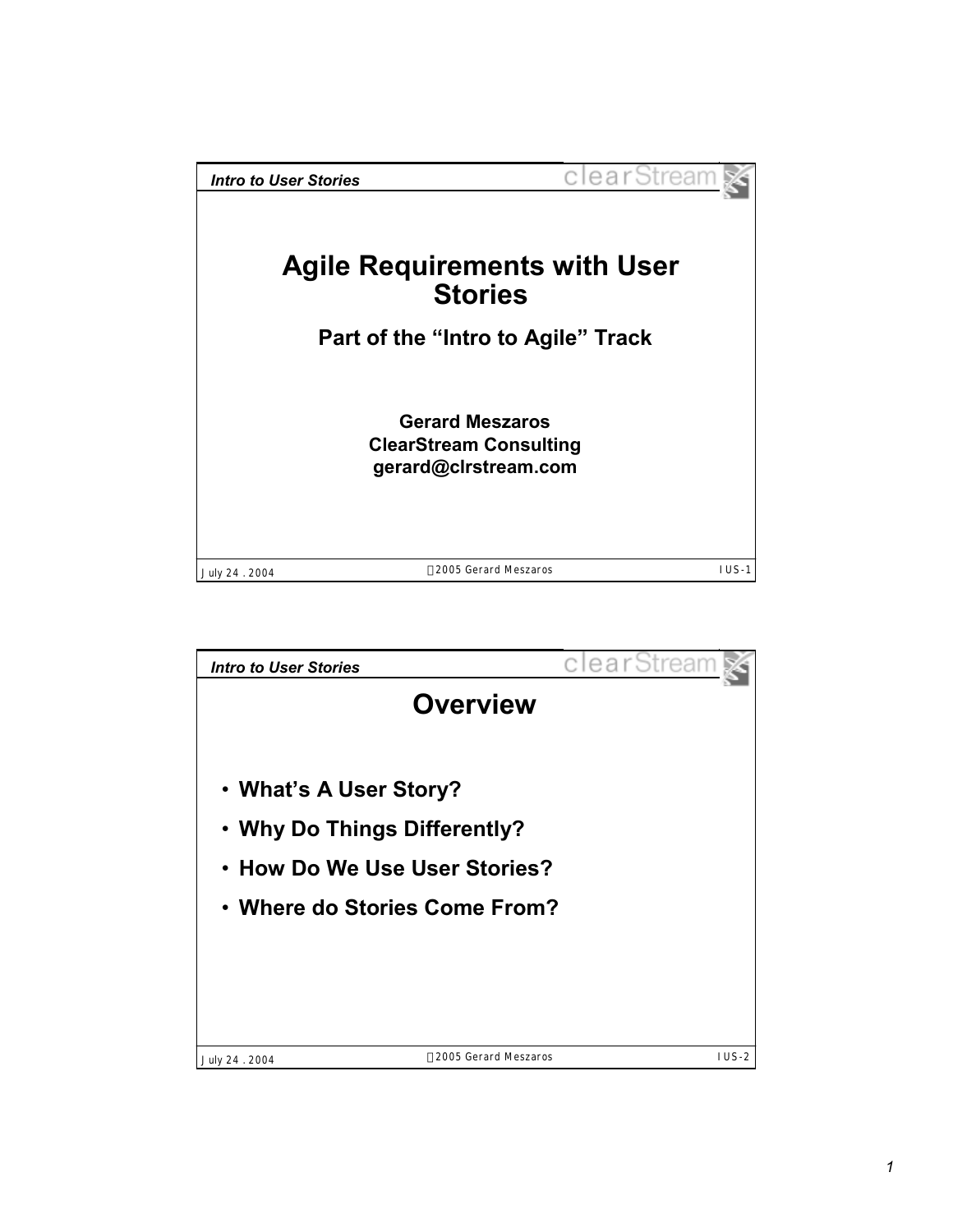

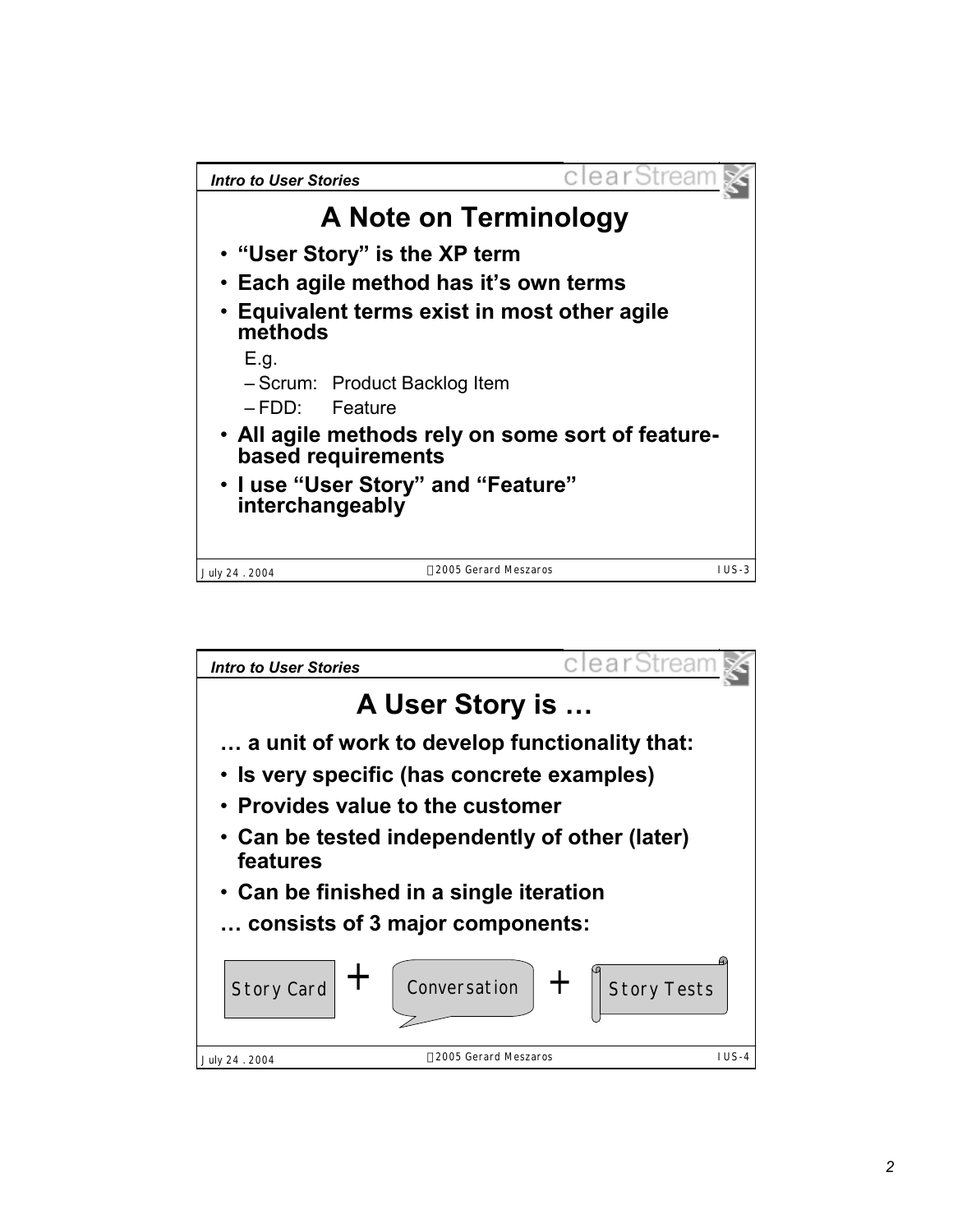

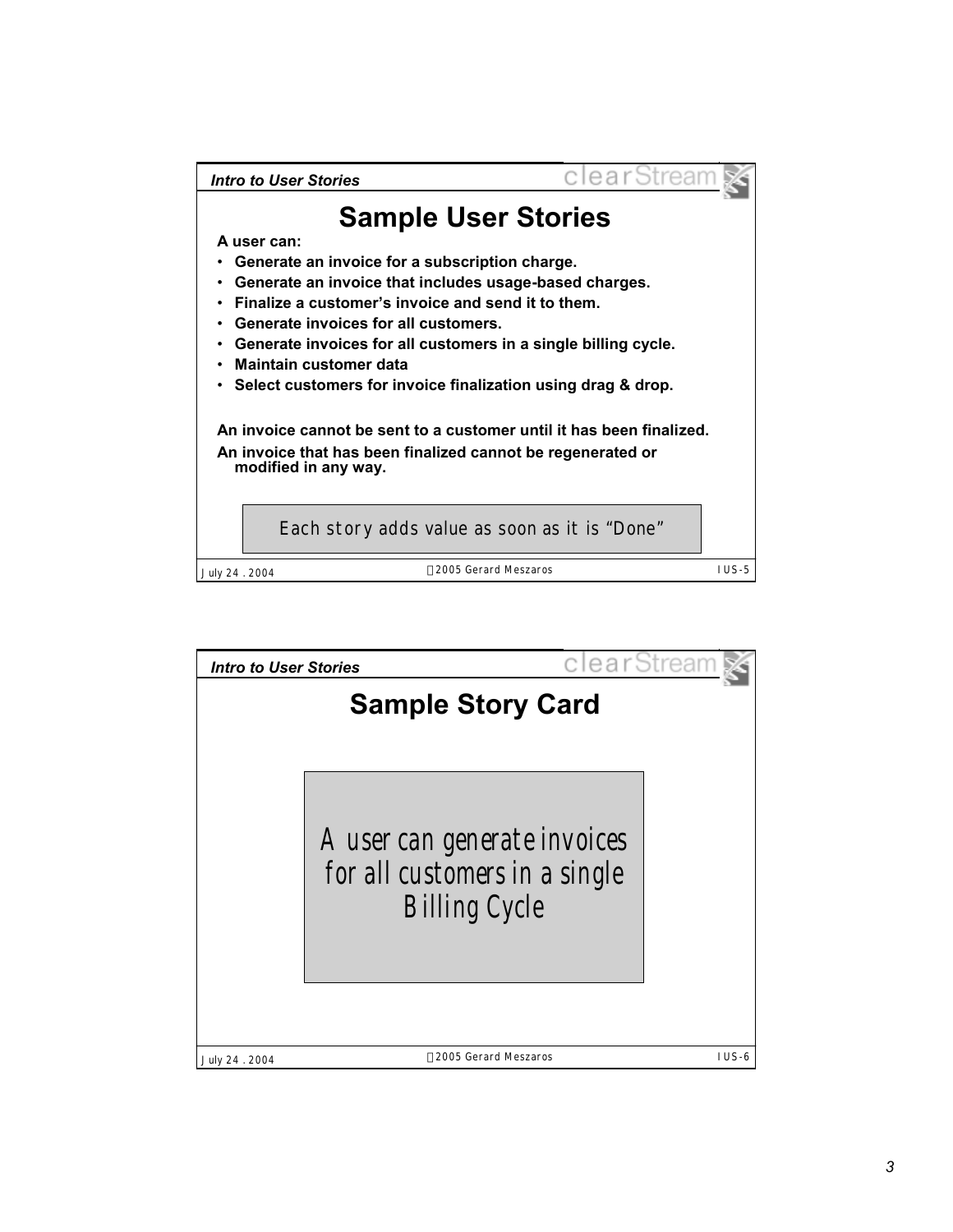

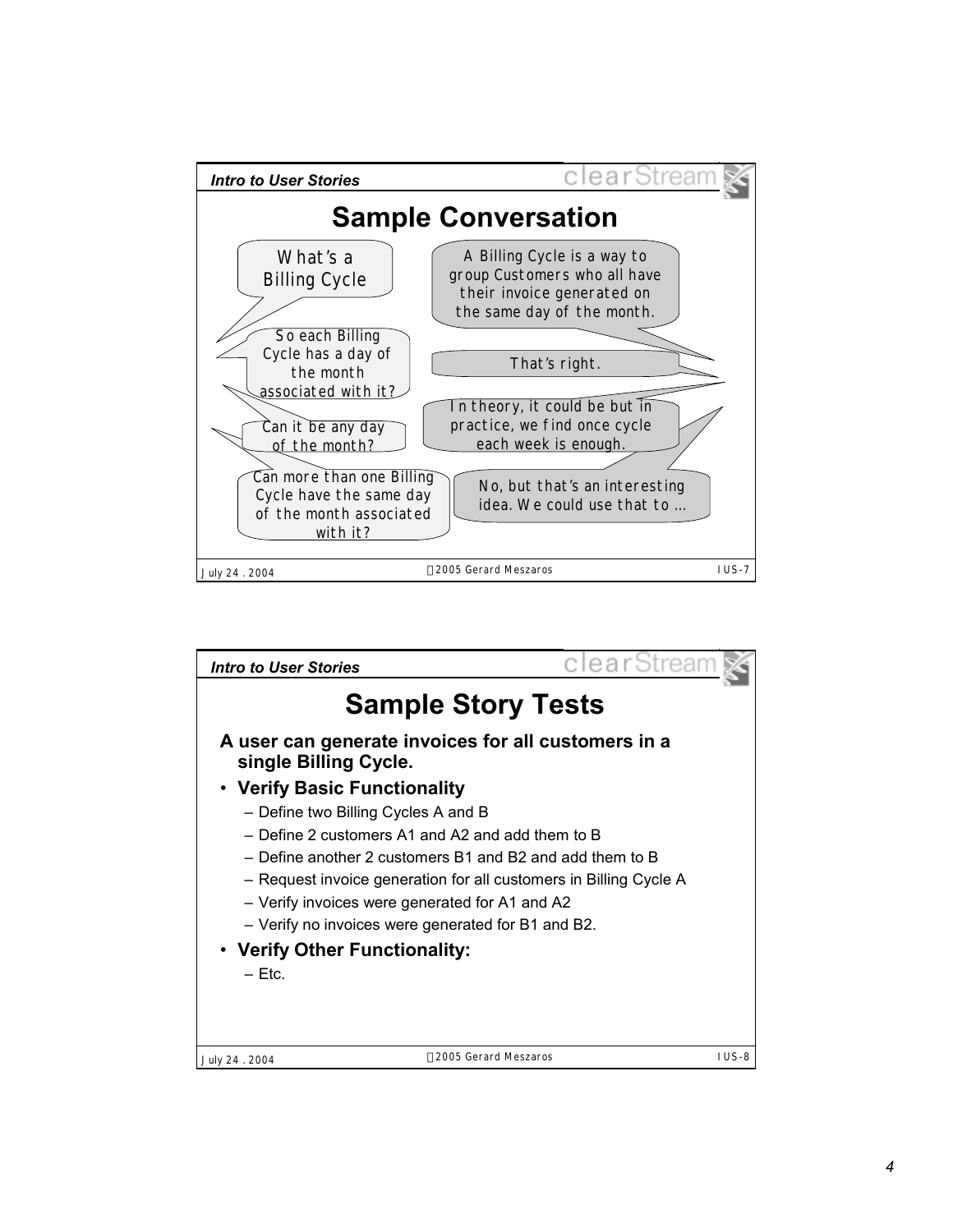

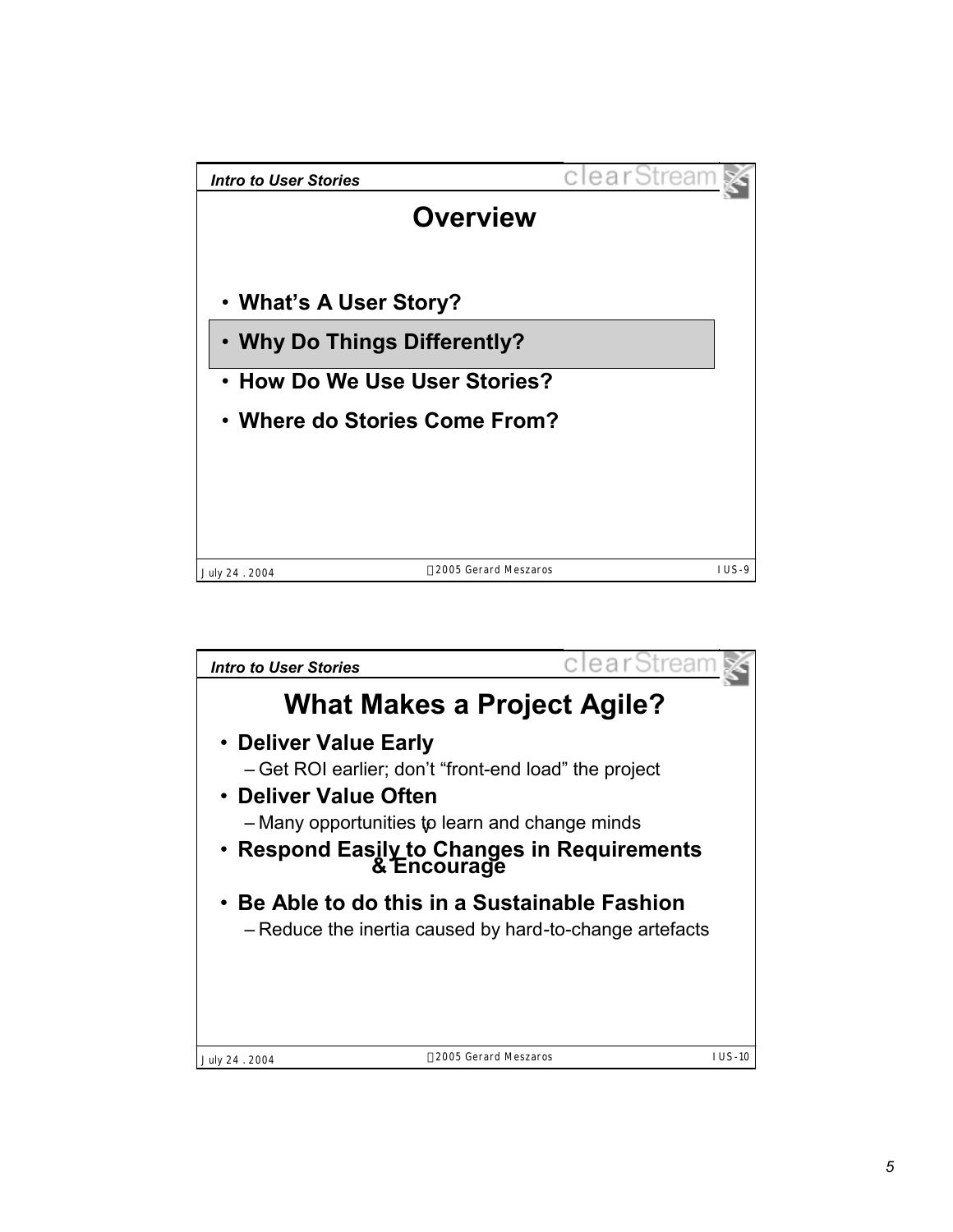| <b>Intro to User Stories</b>                                 | clearStrear                                                                                                                   |           |  |  |
|--------------------------------------------------------------|-------------------------------------------------------------------------------------------------------------------------------|-----------|--|--|
| <b>Agile Requirements Philosophy</b>                         |                                                                                                                               |           |  |  |
| Do as little work as possible without<br>sacrificing quality |                                                                                                                               |           |  |  |
| <b>Just Enough:</b>                                          | Maximize the comprehensiveness of requirement<br>specifications, while minimizing the number and formality<br>of artifacts    |           |  |  |
| <b>Just in Time:</b>                                         | Reduce the potential for waste (in the form of unused,<br>outdated, or untrusted requirements)                                |           |  |  |
|                                                              | <b>Just Because:</b> Balance the above with: risk tolerance level, openness to<br>change, corporate standards, politics, etc. |           |  |  |
|                                                              |                                                                                                                               |           |  |  |
| July 24 . 2004                                               | ©2005 Gerard Meszaros                                                                                                         | $I US-11$ |  |  |

| Intro to User Stories                                                                                                                                                                                                                                                                                                                                                                        | clearStream   |
|----------------------------------------------------------------------------------------------------------------------------------------------------------------------------------------------------------------------------------------------------------------------------------------------------------------------------------------------------------------------------------------------|---------------|
| <b>Sample Traditional Requirement:</b>                                                                                                                                                                                                                                                                                                                                                       |               |
| 2.2.1 Invoicing                                                                                                                                                                                                                                                                                                                                                                              |               |
| A user can generate an invoice (consisting of one or more<br>subscription or usage charges) for one or all customer.                                                                                                                                                                                                                                                                         |               |
| The user can select the customers whose invoices are to be<br>generated using a multi-selection list box or using Add/Remove<br>buttons to move the customers from the All Customers pane to<br>the Selected Customers pane. The system should remember the<br>last set of customers for whom an invoice was generated.                                                                      |               |
| An invoice cannot be generated for a customer until the sales<br>manager has approved them. An invoice cannot be generated for<br>a customer until all mandatory data elements have been<br>provided. These include name, contact information (mailing<br>address, phone #), title, and company name. Customers can be<br>created with as little as just a name but they cannot be invoiced. |               |
| When the user is satisfied with the invoice for a customer, they may<br>finalize it and then send it to the customer. Once finalized, the<br>invoice cannot be regenerated or modified in any way.                                                                                                                                                                                           |               |
| A Customer                                                                                                                                                                                                                                                                                                                                                                                   |               |
| ©2005 Gerard Meszaros<br>July 24 . 2004                                                                                                                                                                                                                                                                                                                                                      | <b>IUS-12</b> |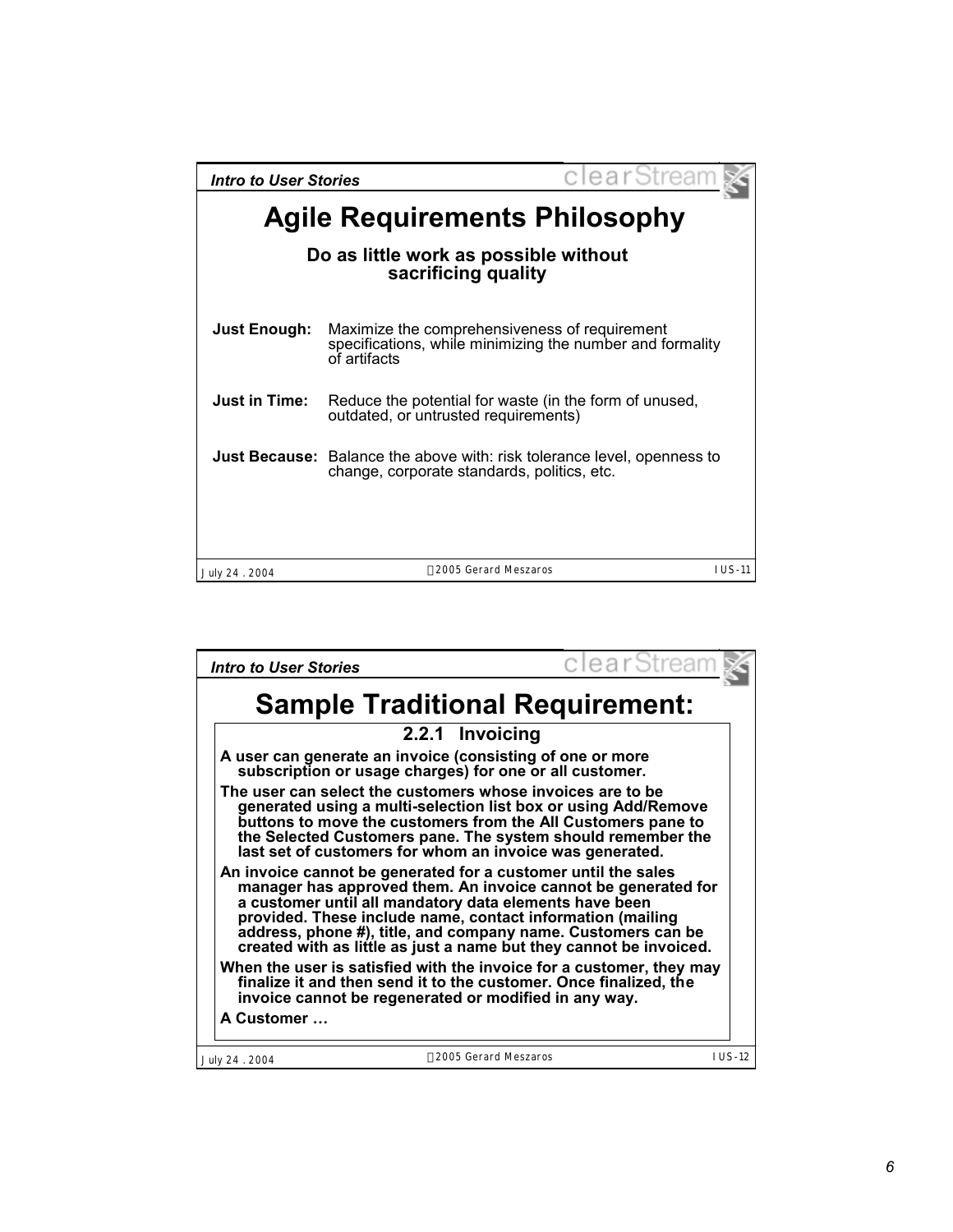

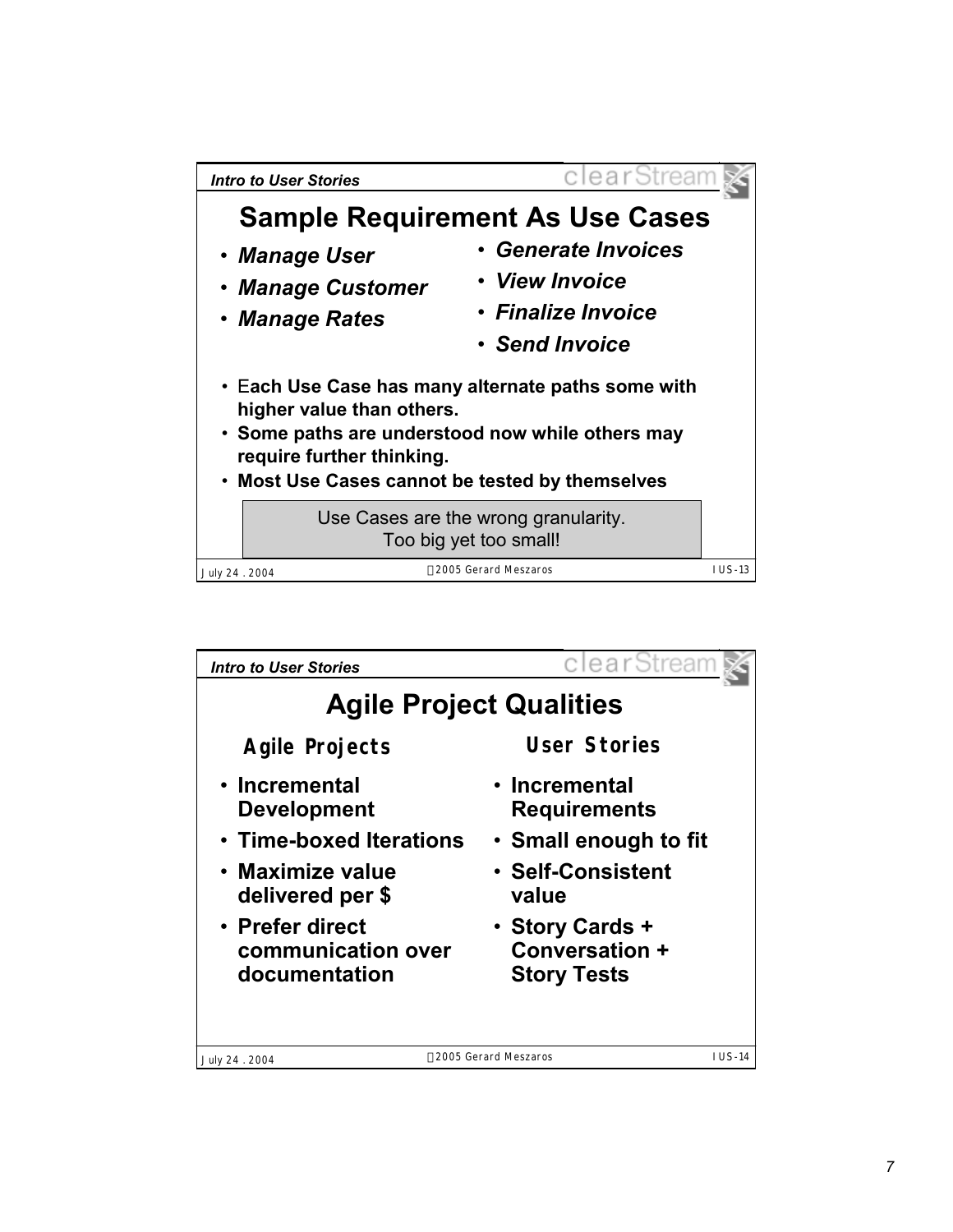

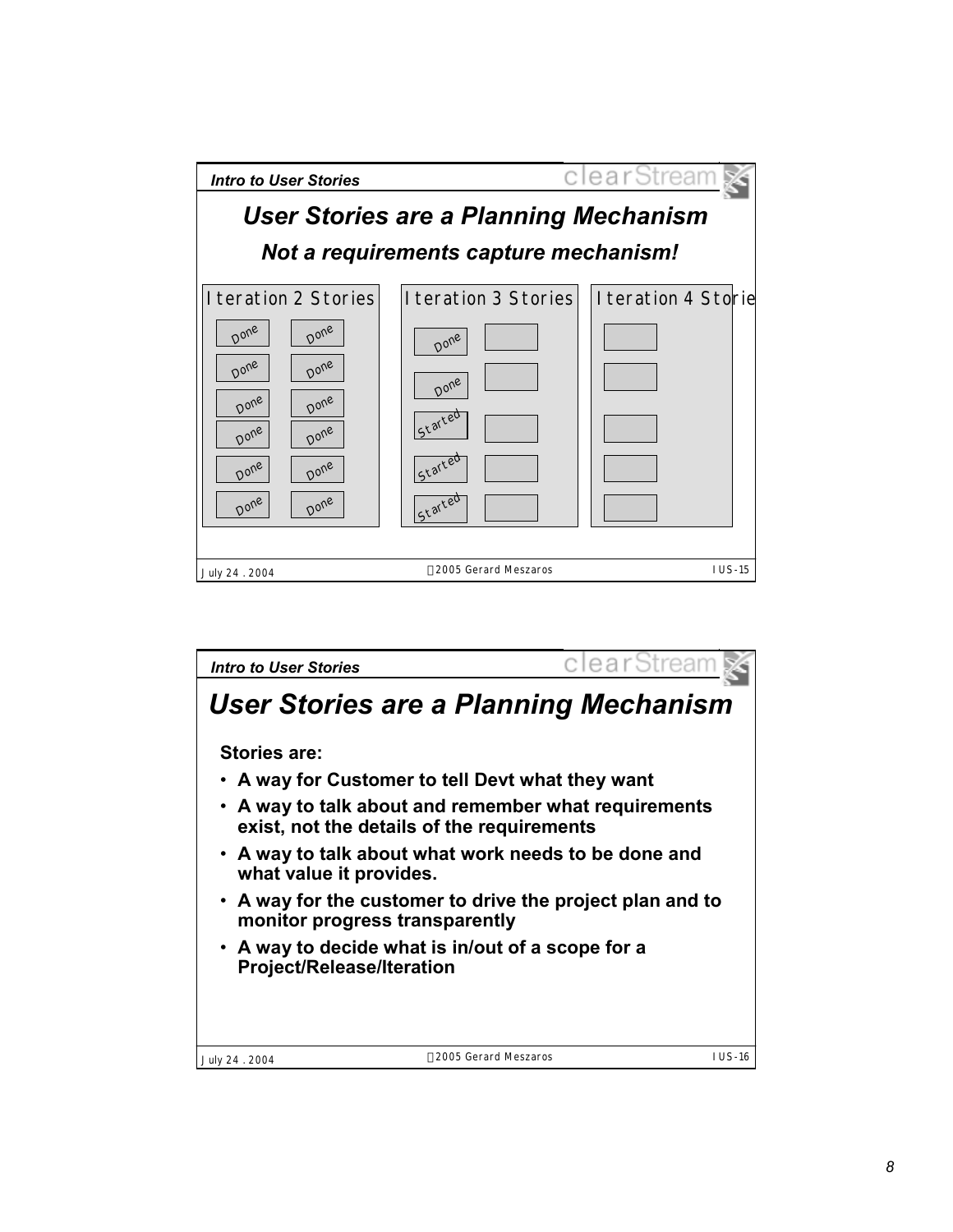

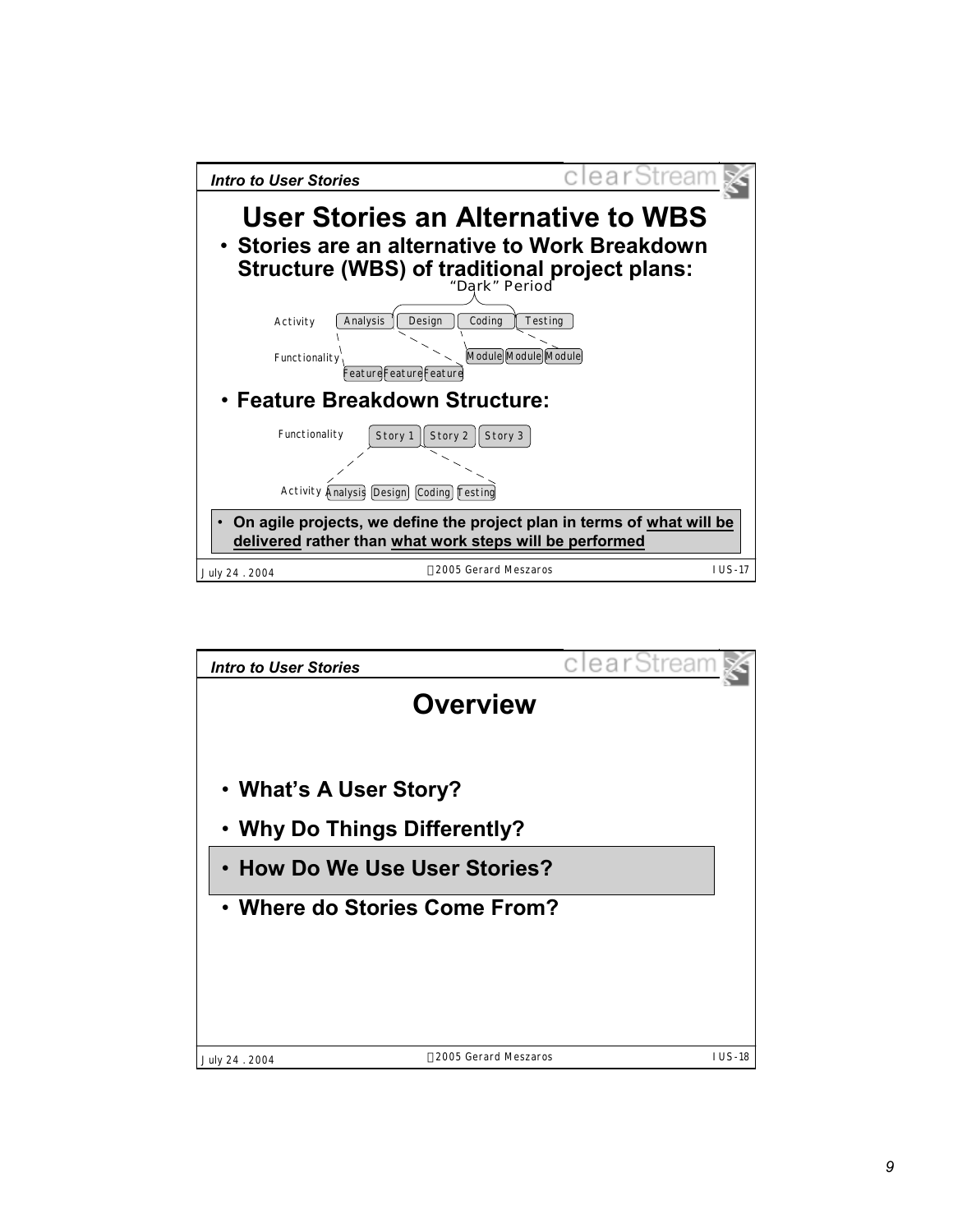

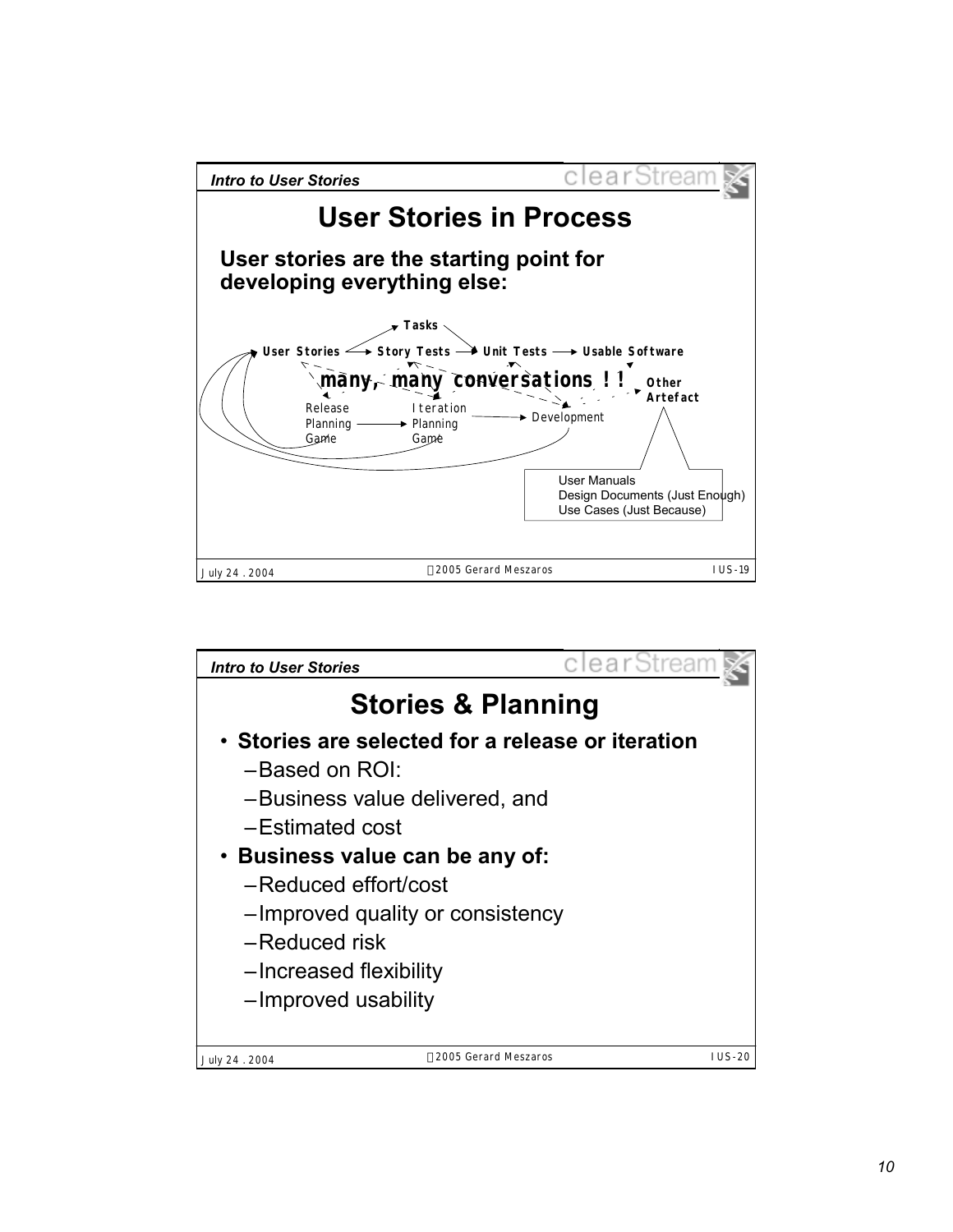

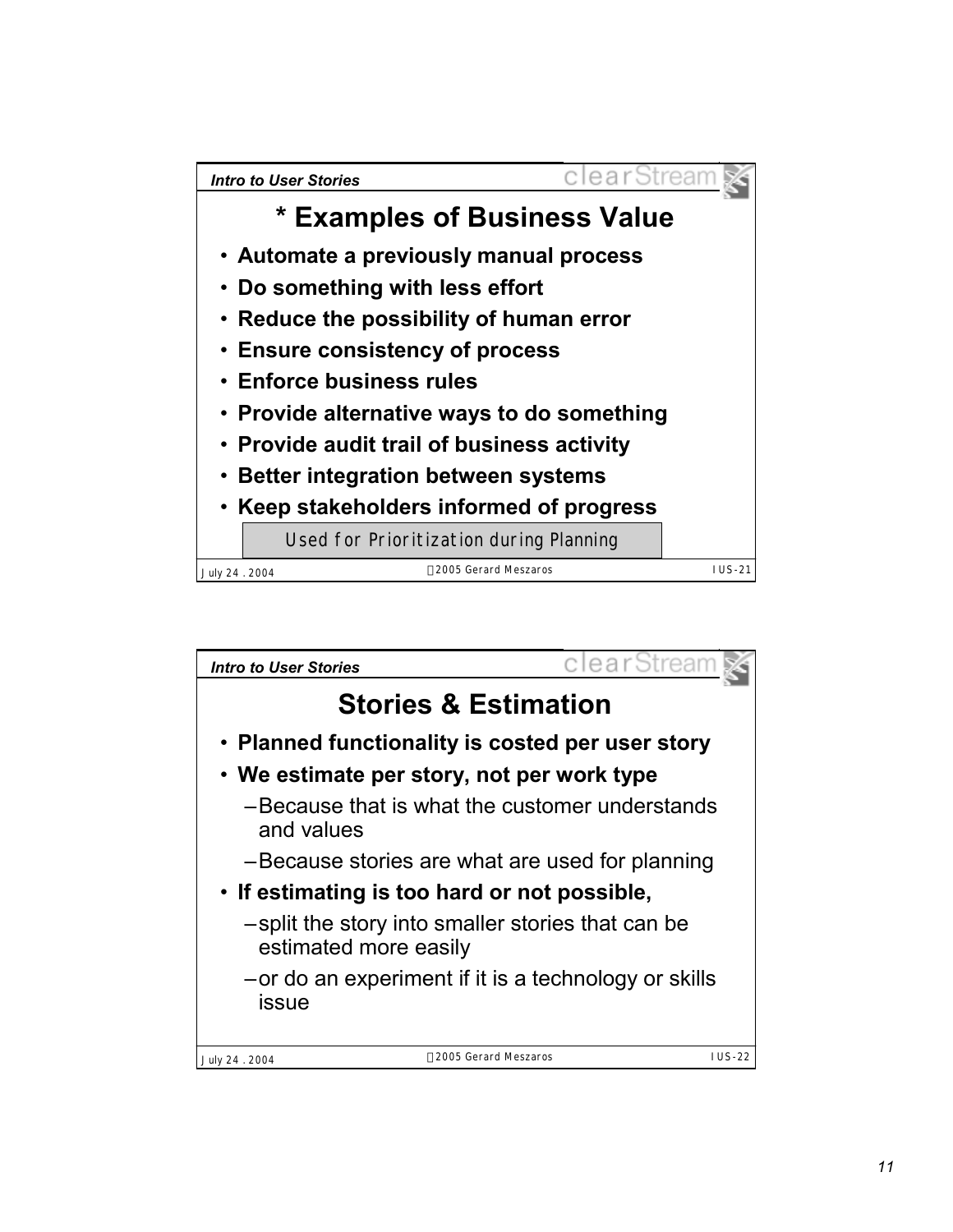

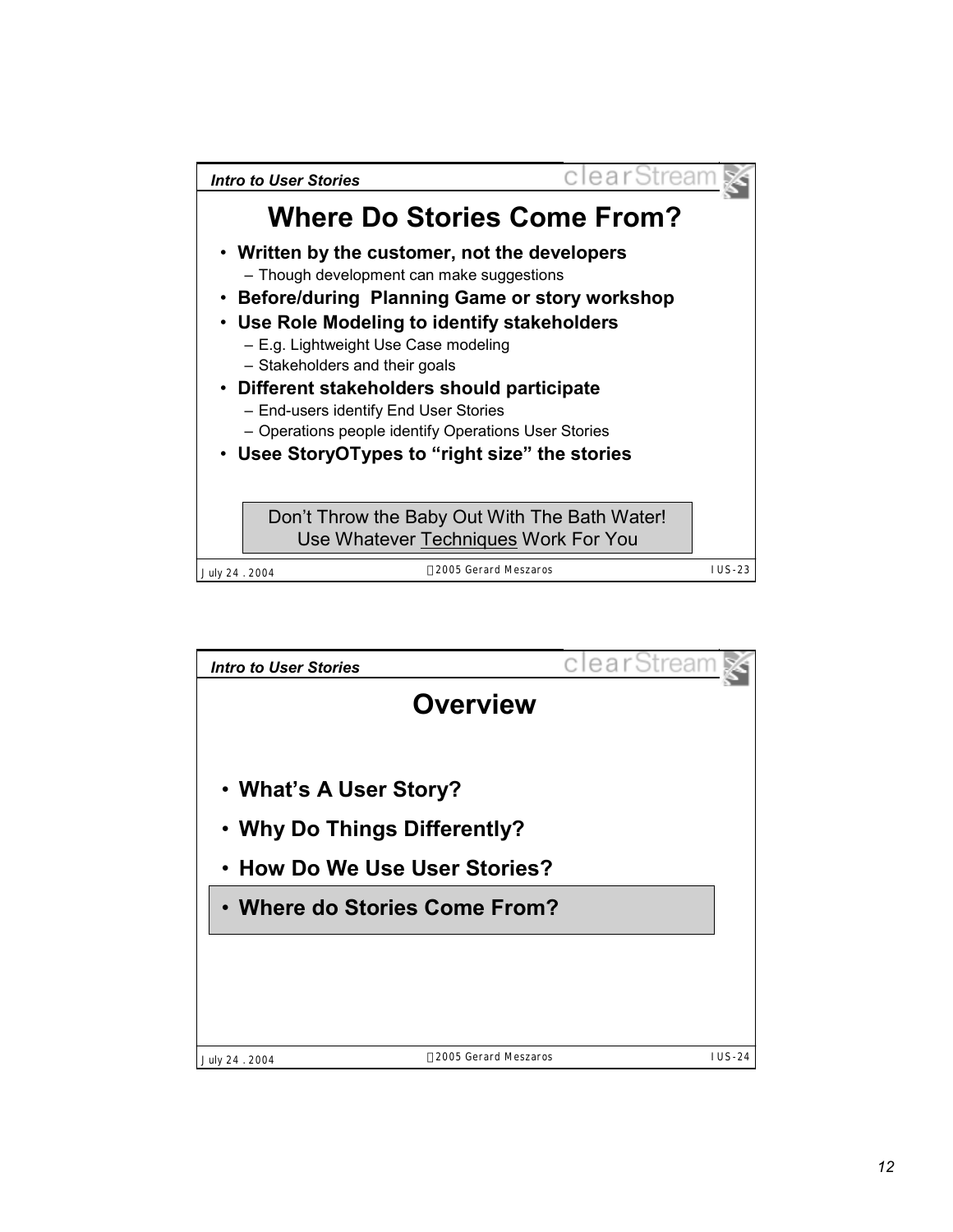

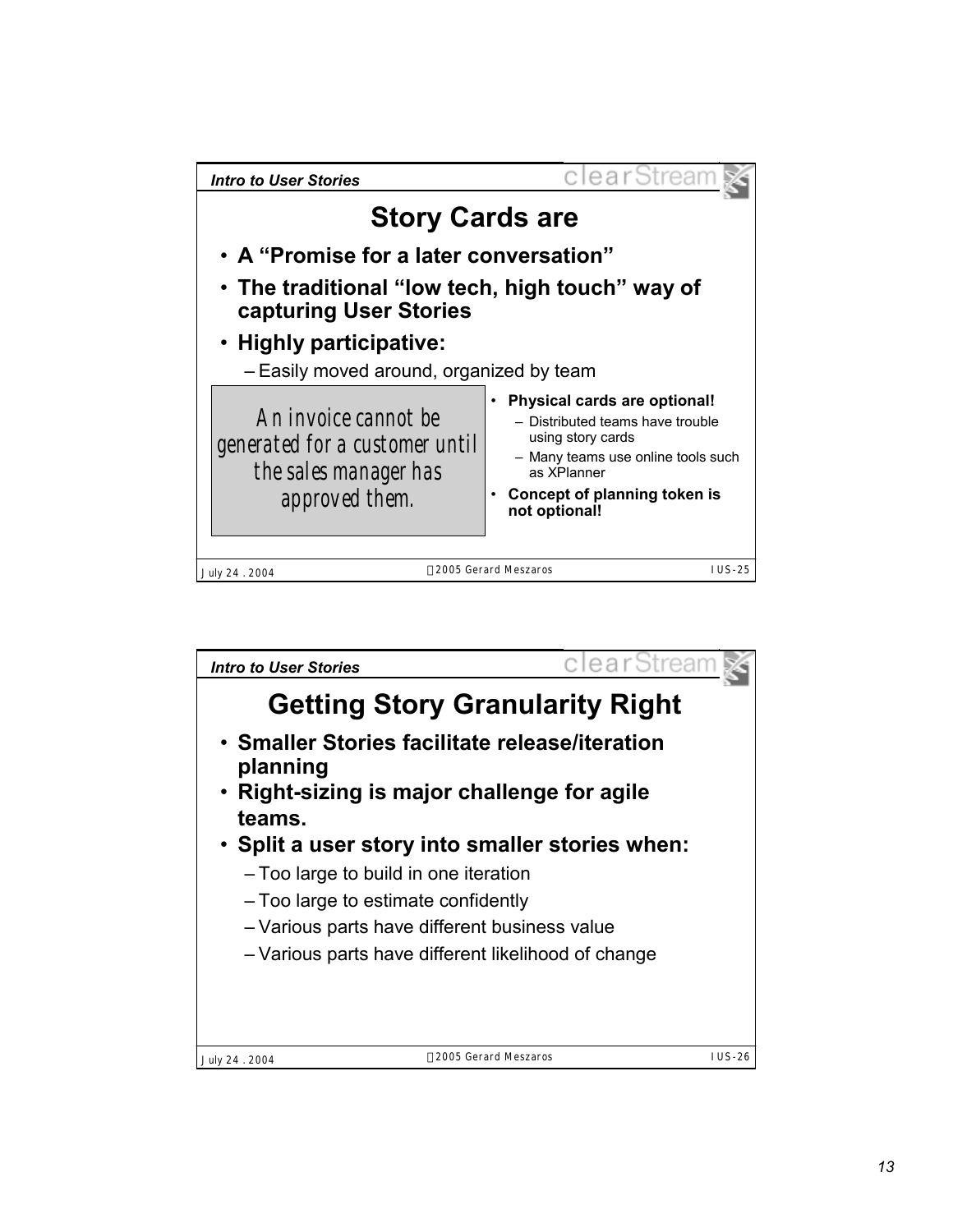

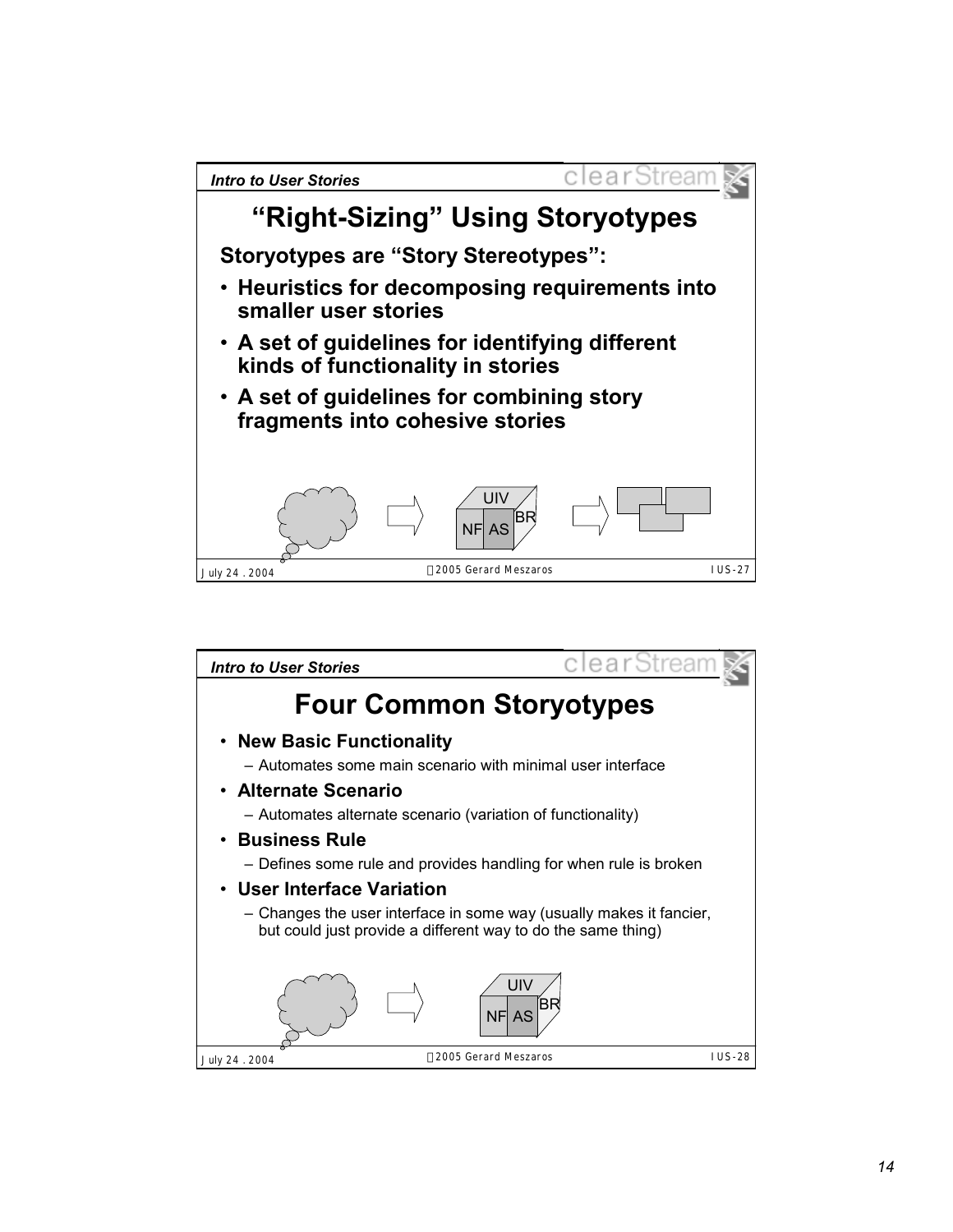

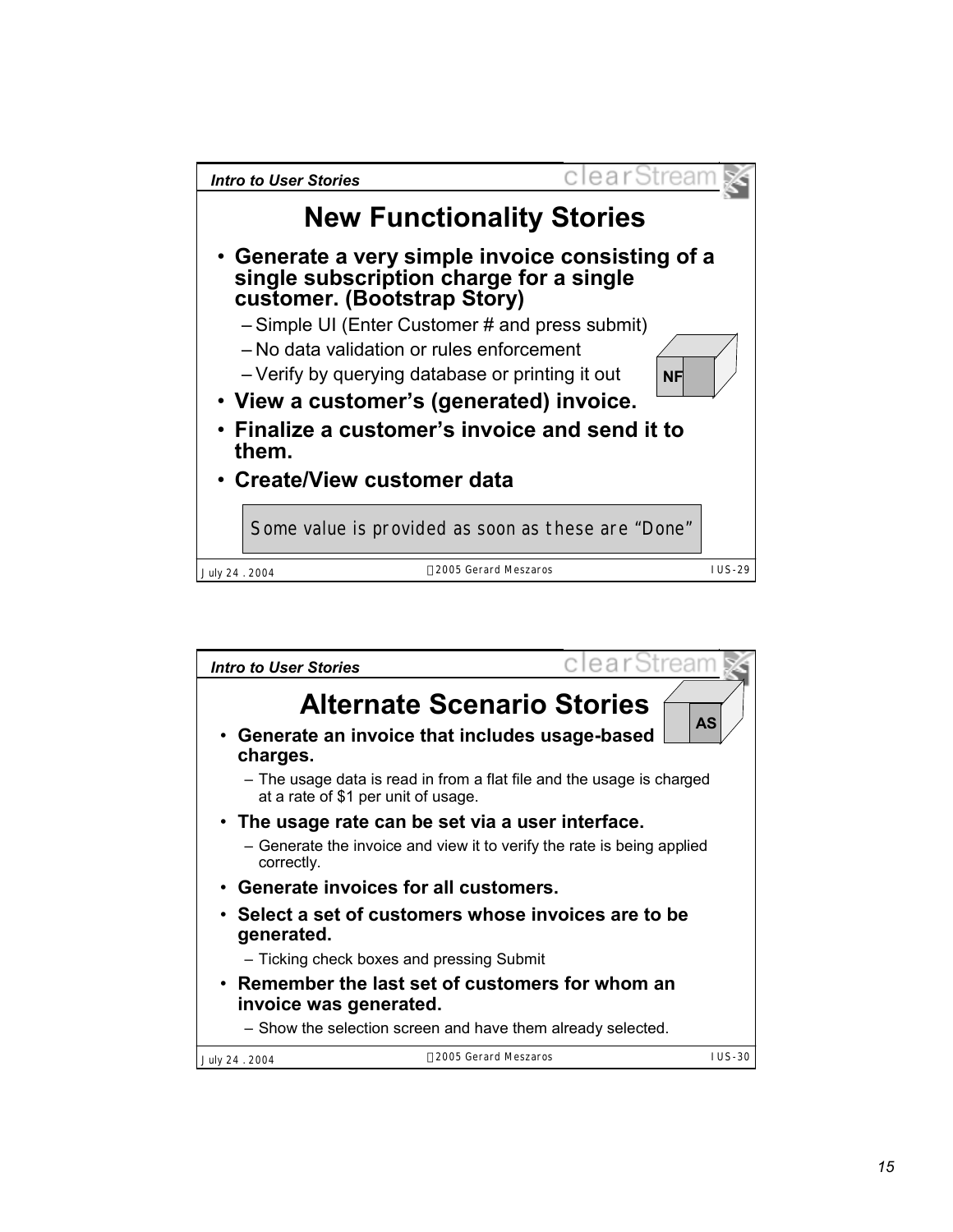

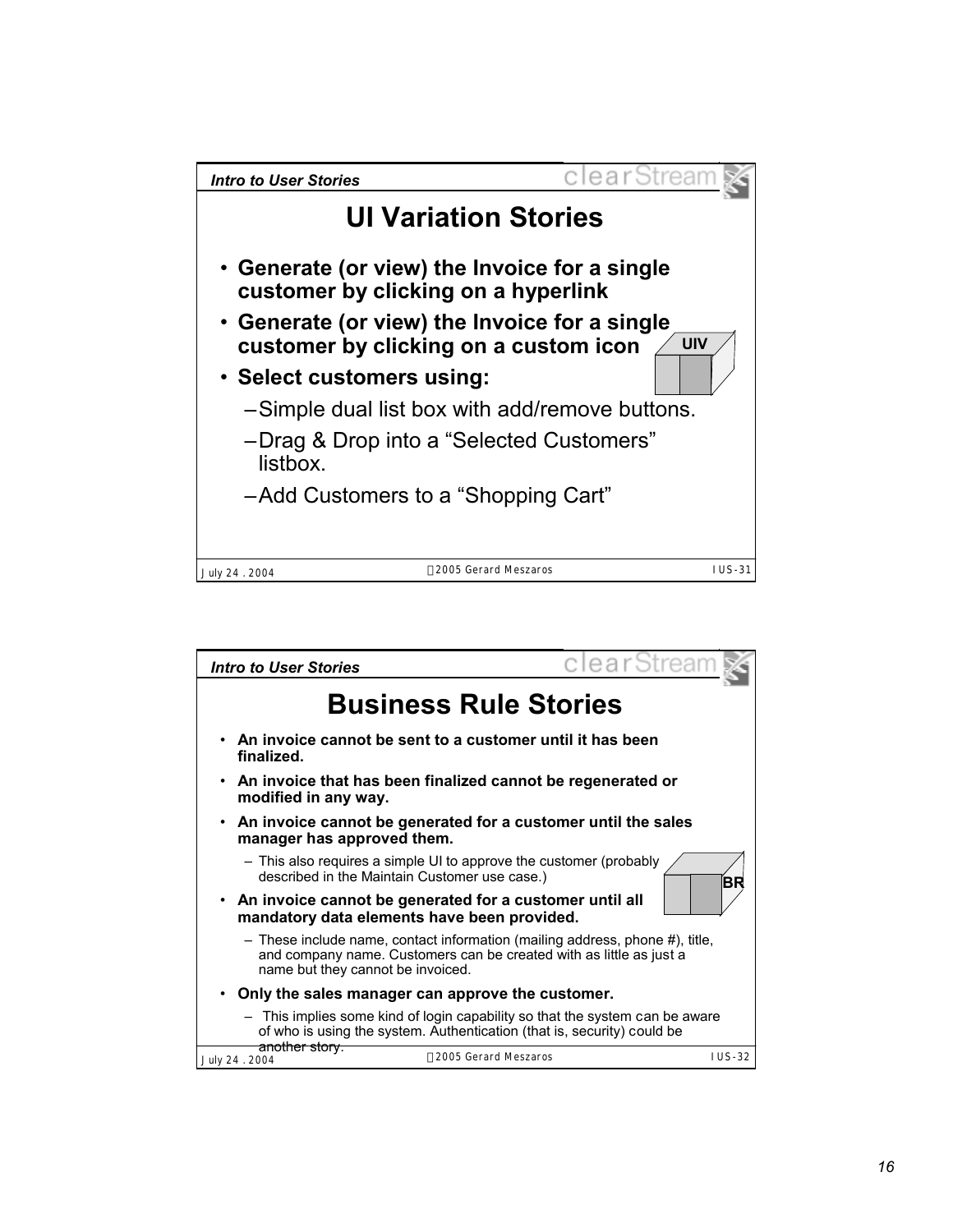

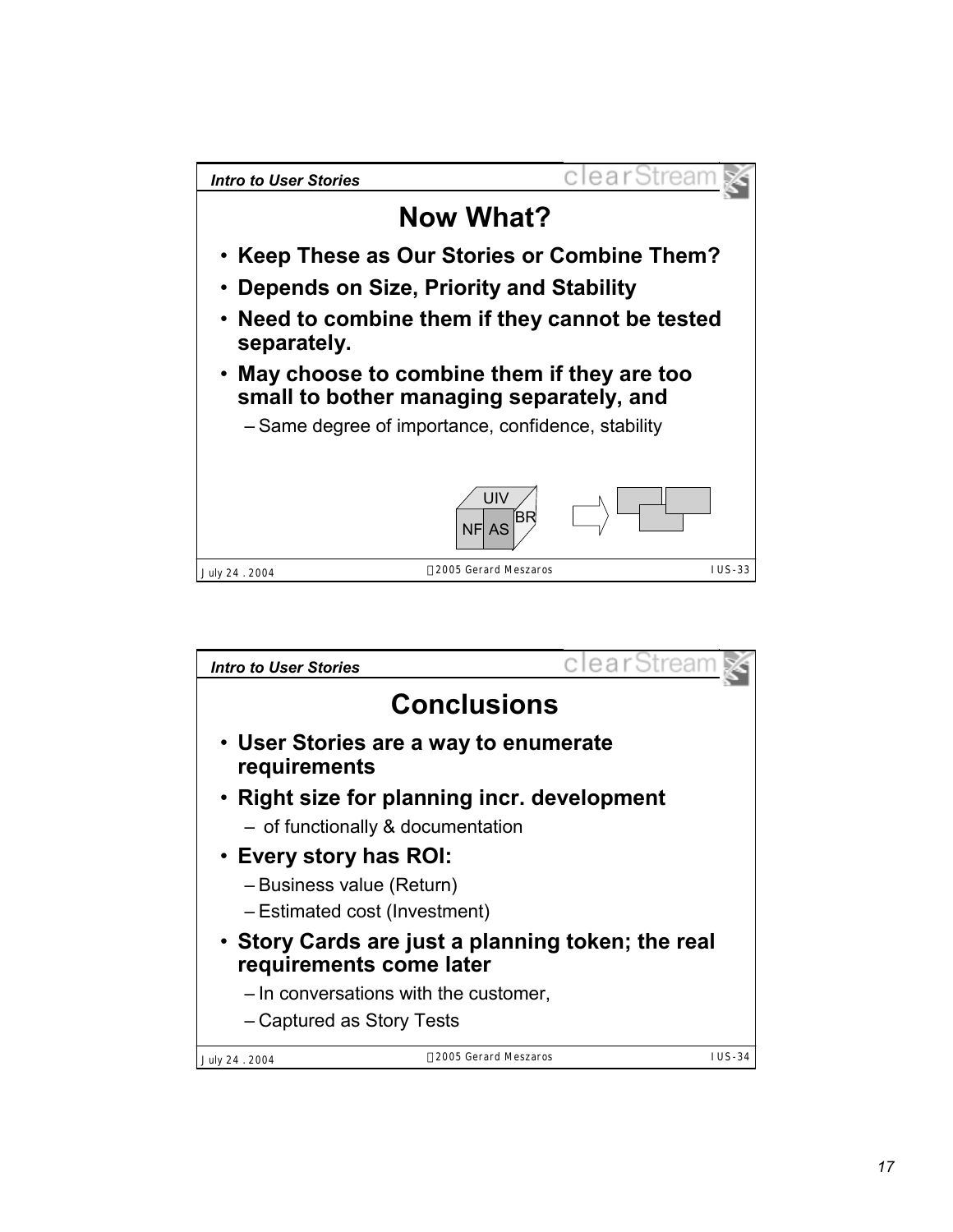| Intro to User Stories                                  |                                                                                                                                                             | clearStream   |  |  |  |
|--------------------------------------------------------|-------------------------------------------------------------------------------------------------------------------------------------------------------------|---------------|--|--|--|
| <b>Further Reading</b>                                 |                                                                                                                                                             |               |  |  |  |
| • Agile Requirements<br>- Slides available by request. | - Tailoring the Functional Requirements Specification Process to<br>Improve Agility. Tutorial by Jennitta Andrea, Gerard Meszaros                           |               |  |  |  |
| <b>Stories</b>                                         | • Managing the Bootstrap story in an XP Project<br>- Paper by Jennitta Andrea presented at XP2001.<br>• Storyotypes - Using Stereotypes to Split Bloated XP |               |  |  |  |
| - www.clrstream.com/downloads                          | - Paper by Gerard Meszaros presented at XP/Agile Universe 2004                                                                                              |               |  |  |  |
| • Structuring Use Cases with Goals                     | - http://alistair.cockburn.us/crystal/articles/sucwg/structuringucswithgoals.htm                                                                            |               |  |  |  |
| • Use Cases 10 Years Later<br>• User Stories Applied   | - http://alistair.cockburn.us/crystal/articles/uctyl/usecasestenyearslater.htm<br>- Book by Mike Cohn published by Addison Wesley 2004                      |               |  |  |  |
| July 24 . 2004                                         | ©2005 Gerard Meszaros                                                                                                                                       | <b>IUS-35</b> |  |  |  |

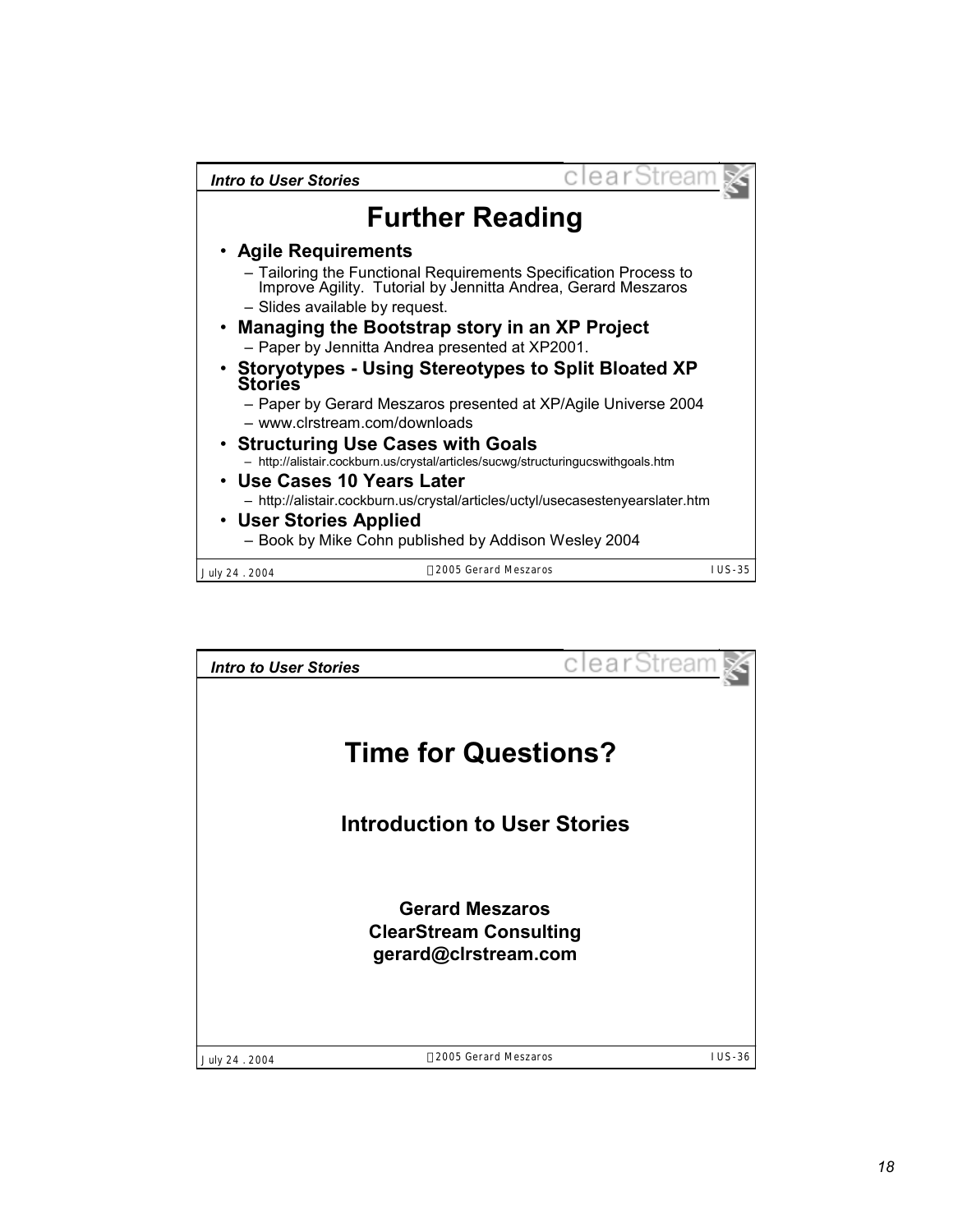

| <b>Intro to User Stories</b>                               | clearStream                                                                                |  |  |  |  |  |
|------------------------------------------------------------|--------------------------------------------------------------------------------------------|--|--|--|--|--|
| <b>Agile Requirements Techniques</b>                       |                                                                                            |  |  |  |  |  |
| This technique                                             | reduces wasted effort related to                                                           |  |  |  |  |  |
| Reduce number                                              | • Telling someone what they don't need to know.<br>• Saying the same thing multiple times. |  |  |  |  |  |
| <b>Reduce detail</b>                                       | • Telling someone what they already know.                                                  |  |  |  |  |  |
| <b>Reduce formality</b>                                    | • Spending more time than is necessary to get the<br>message across.                       |  |  |  |  |  |
| <b>Reduce Handoffs</b>                                     | • Loss of tacit knowledge caused by "throwing over<br>the wall"                            |  |  |  |  |  |
| <b>Start later</b>                                         | • Getting caught in 'change churn', and 'analysis<br>paralysis'                            |  |  |  |  |  |
| <b>Retire earlier</b>                                      | • Maintaining artefacts that are no longer needed.                                         |  |  |  |  |  |
| <b>Deliver</b><br>incrementally                            | • Getting feedback too late to accommodate change                                          |  |  |  |  |  |
| Reproduced courtesy of Jennitta Andrea and Gerard Meszaros |                                                                                            |  |  |  |  |  |
| July 24 . 2004                                             | <b>IUS-38</b><br>©2005 Gerard Meszaros                                                     |  |  |  |  |  |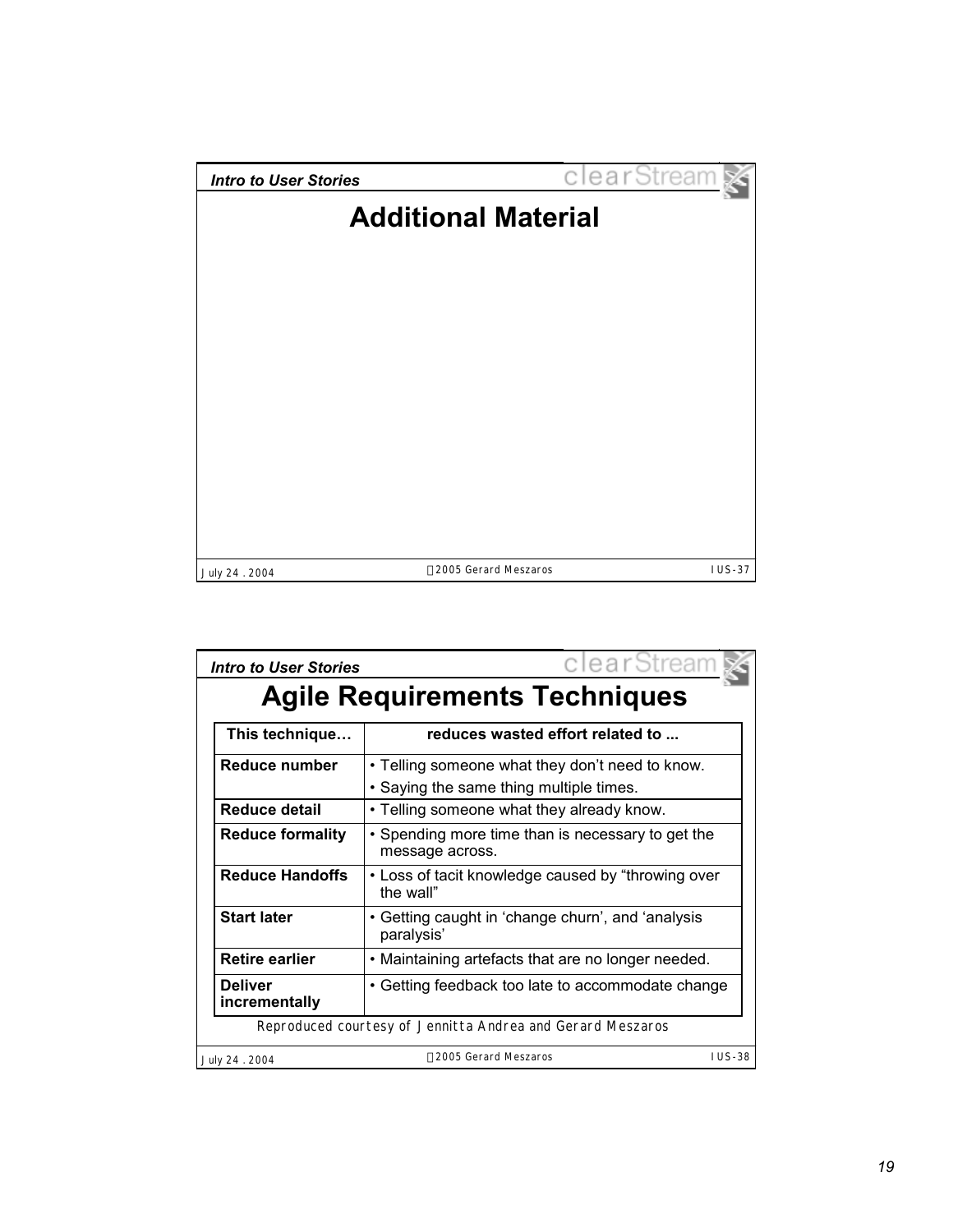

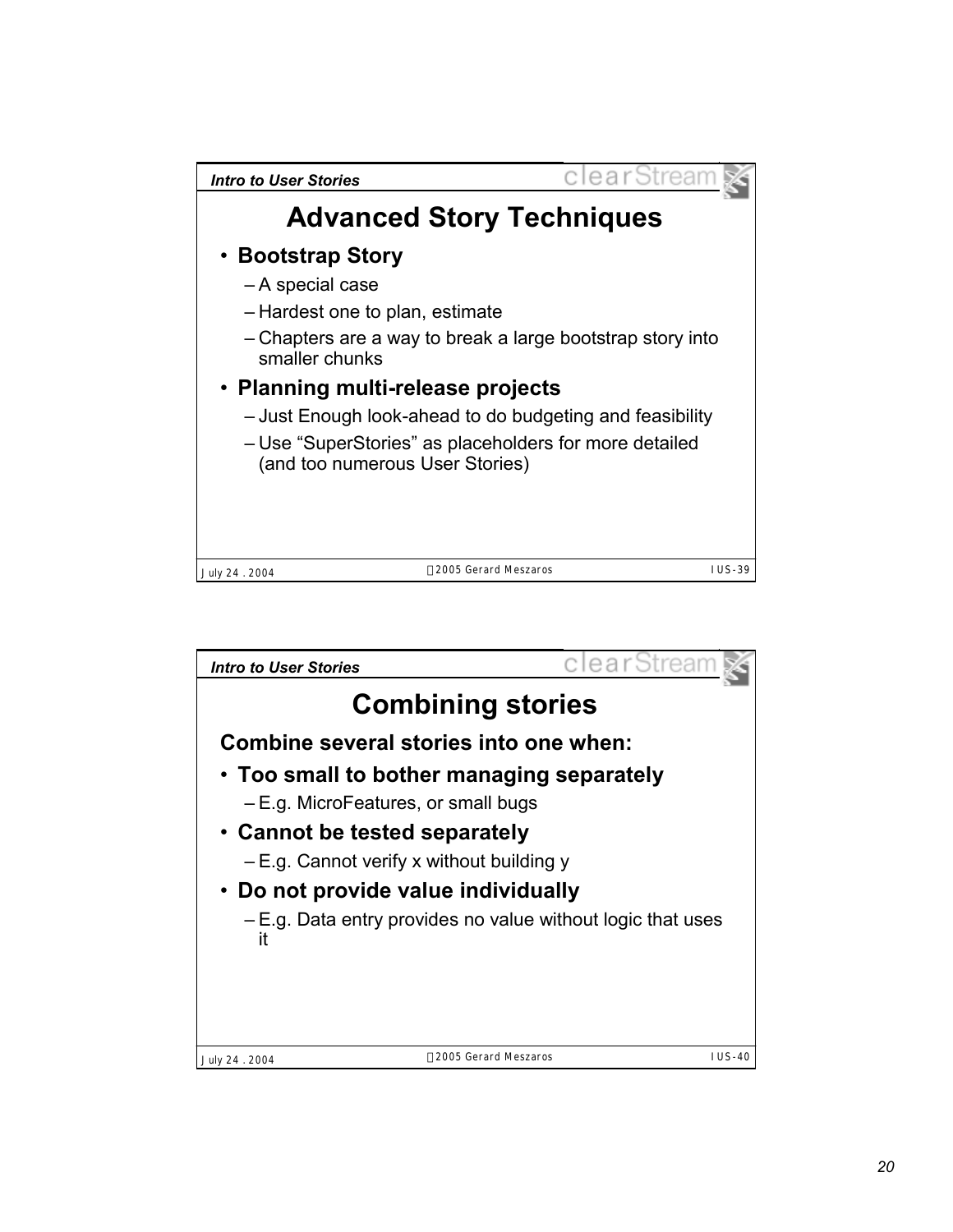

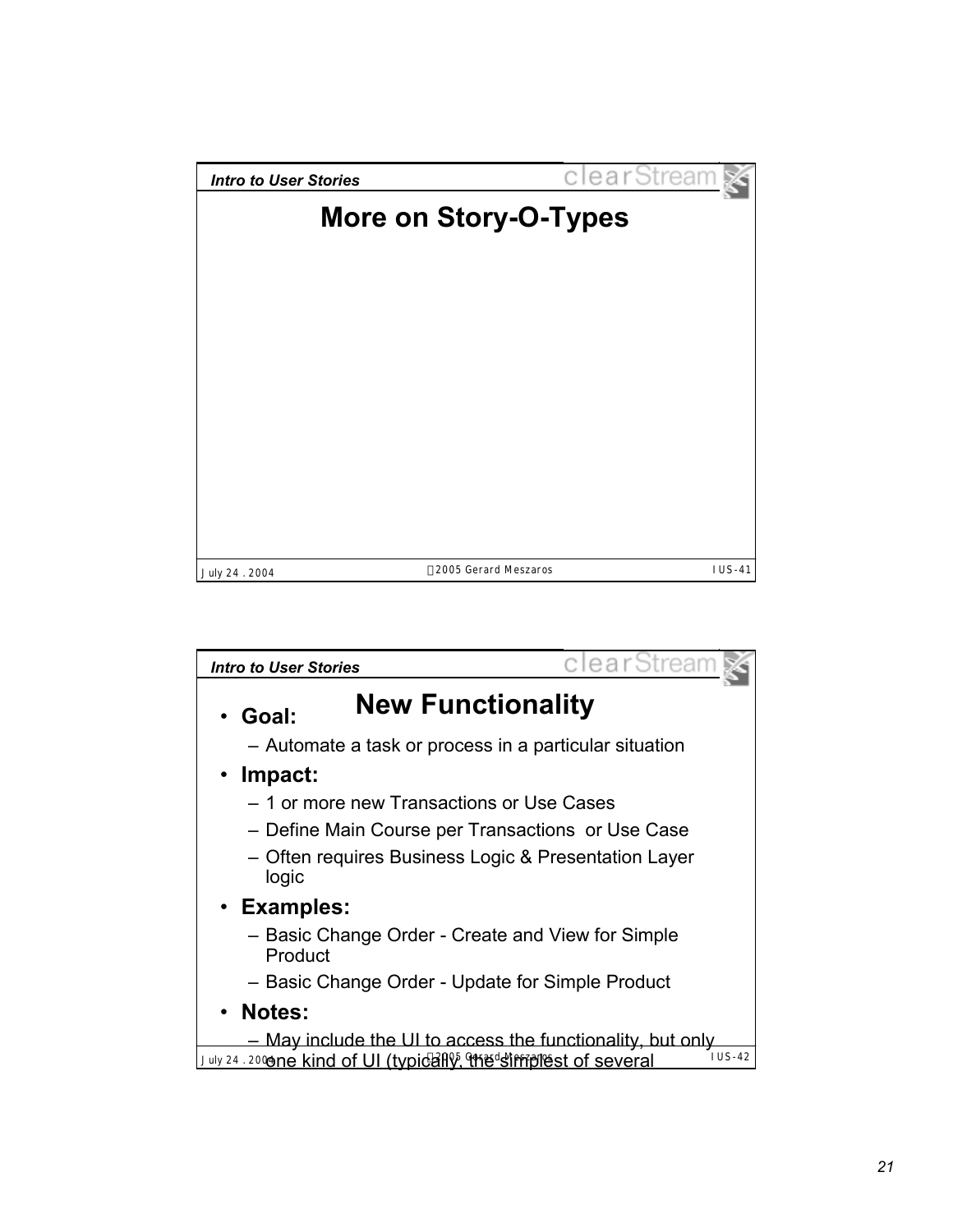| <b>Intro to User Stories</b>                                                                                             |                                   | clearStrean |
|--------------------------------------------------------------------------------------------------------------------------|-----------------------------------|-------------|
| • Goal:                                                                                                                  | <b>Variation on Functionality</b> |             |
| - Increase # of situations supported by task or process<br>automation                                                    |                                   |             |
| • Impact:                                                                                                                |                                   |             |
| - 1 or more existing Transaction or Use Cases                                                                            |                                   |             |
| » May add an alternate Course per Use Case to handle the<br>variation                                                    |                                   |             |
| » May require changes to the UI to support new functionality                                                             |                                   |             |
| • Examples:                                                                                                              |                                   |             |
| - Various kinds of payment                                                                                               |                                   |             |
| - Change Order - Extra steps for certain kinds of products                                                               |                                   |             |
| • Notes:                                                                                                                 |                                   |             |
| - May include the UI to access the extended functionality,<br>but only the same kind of UI as the existing functionality |                                   |             |
| July 24 . 2004                                                                                                           | ©2005 Gerard Meszaros             | $1US-43$    |

| Intro to User Stories                                                                                                            | clearStrean                                               |          |  |
|----------------------------------------------------------------------------------------------------------------------------------|-----------------------------------------------------------|----------|--|
| Goal:                                                                                                                            | <b>Business Rule</b>                                      |          |  |
| business                                                                                                                         | - Reduce the need for users to enforce the rules of the   |          |  |
| Impact:                                                                                                                          |                                                           |          |  |
| - Affects 1 or more Transactions or Use Cases that<br>change affected Business Object(s)                                         |                                                           |          |  |
| » may add new Use Case preconditions, verification steps<br>(existing courses), and alternate course for verification<br>failure |                                                           |          |  |
| System Edit Checks)                                                                                                              | - May affect Presentation Layer (for Input Validation AKA |          |  |
| • Examples:                                                                                                                      |                                                           |          |  |
| - Feature-Feature dependency or incompatabilty<br>- Prevent unsupported Scenarios<br>- Enforce assumptions                       |                                                           |          |  |
|                                                                                                                                  |                                                           |          |  |
| July 24 . 2004                                                                                                                   | ©2005 Gerard Meszaros                                     | $IUS-44$ |  |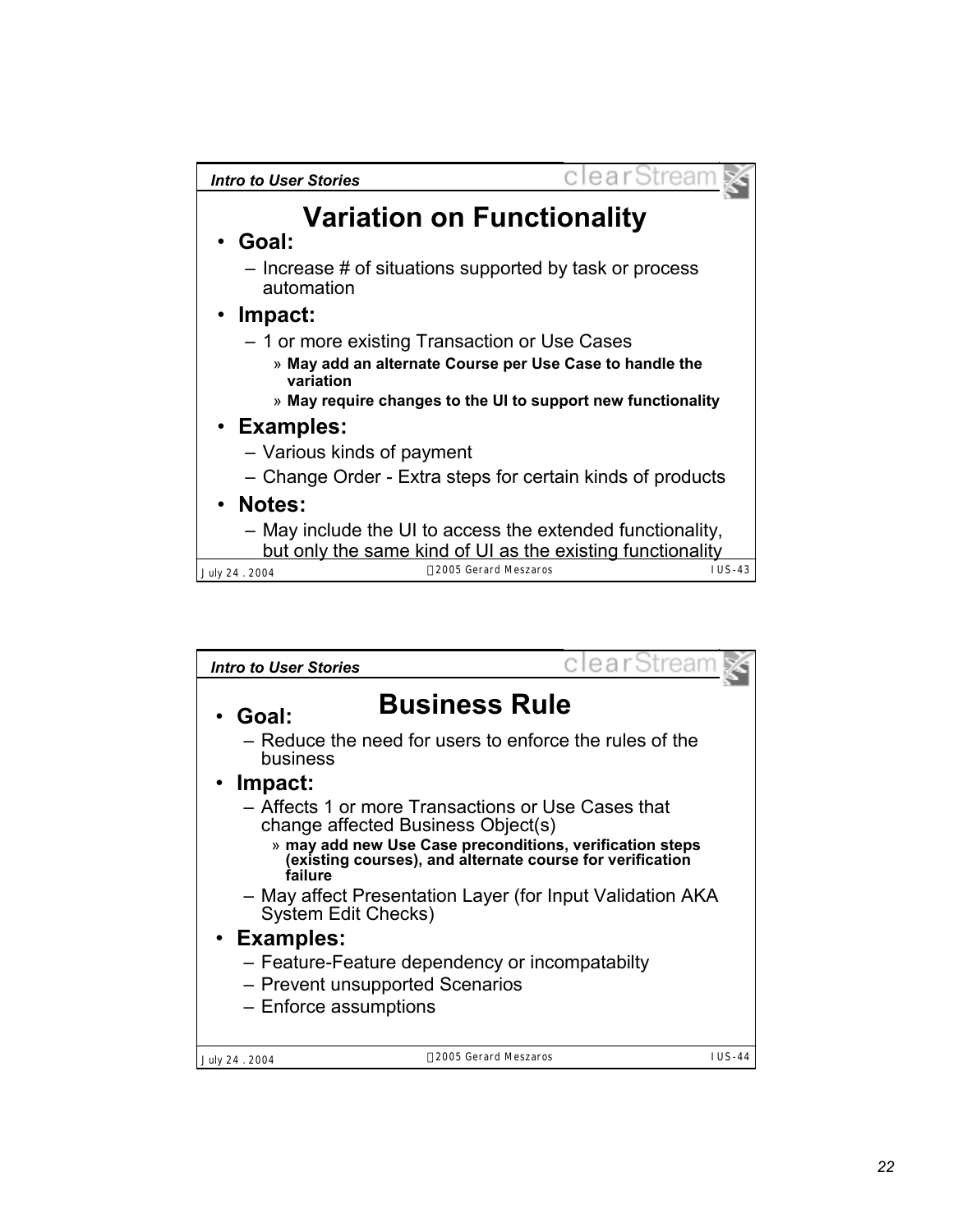

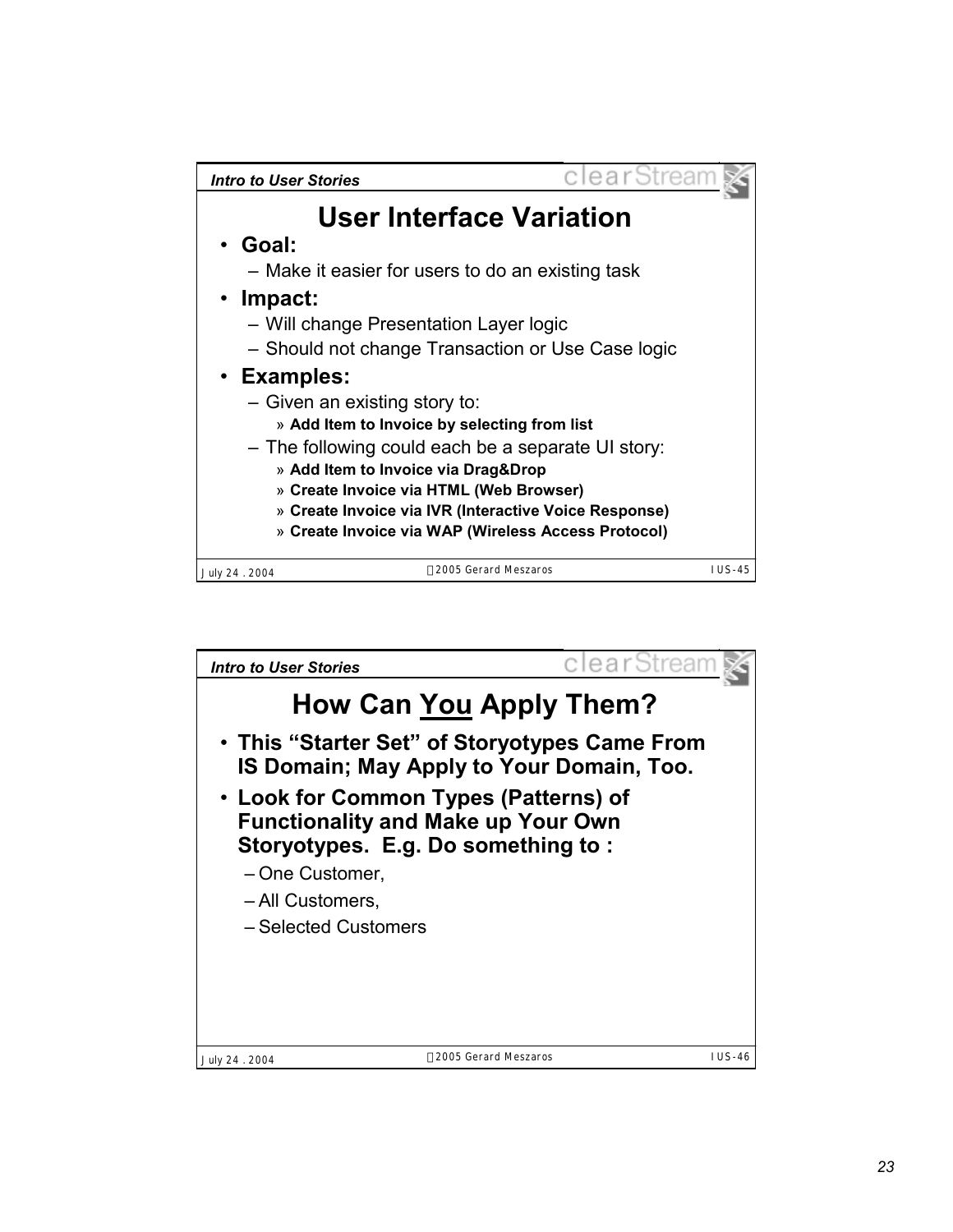